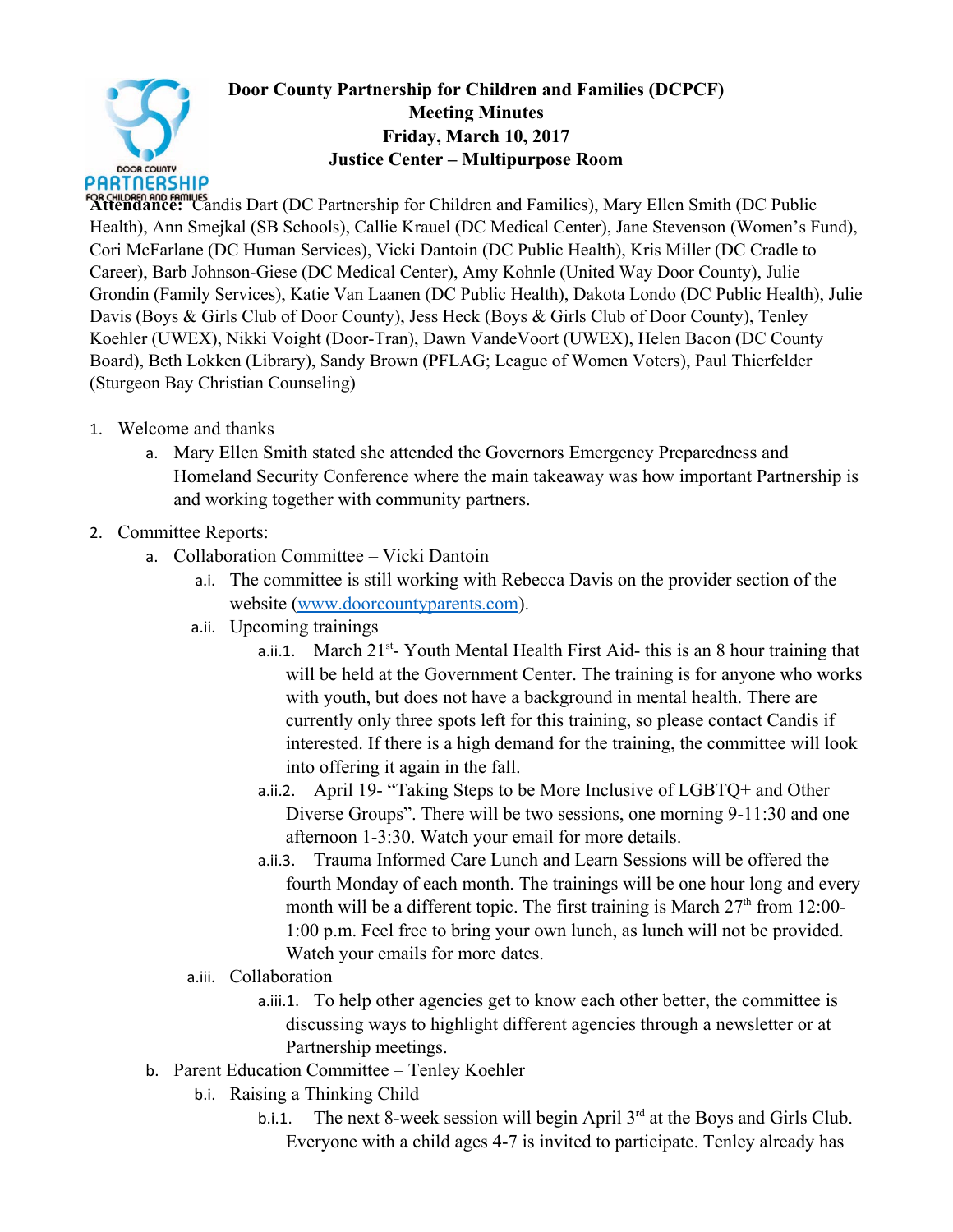four parents signed up, but please continue to advertise. See the flyer and brochure for more details.

- b.i.2. Tenley has added a QR code to the flyer and brochure, which allows families to scan the code and signup online.
- b.ii. Parent Focus Group
	- b.ii.1. Tenley provided a handout with a summary of the parent responses. 14 parents attended and all were very open to discussion. All parents signed releases, so Tenley is able to print and publish the information/data gathered.
- b.iii. Tenley is now able to train daycares and in home providers in I Can Problem Solve. If you know of anyone who might be interested, please let her know.
- b.iv. Tenley and Milly Gonzales (HELP of Door County) will be working together to teach a "Building a Strong Family" program at the Door County Jail. It is a fourweek program. This will be a great way to refer parents to Raising a Thinking Child classes once they are no longer incarcerated.
- b.v. The Committee is currently working on setting goals.
- c. Community Resources Committee Beth Lokken
	- c.i. The committee will be meeting soon to discuss how to promote the resource page, so if you would like to join, please contact Candis or Beth.
	- c.ii. Beth demonstrated how to navigate and search on the library website.
	- c.iii. It was suggested that Mental Health should be its own category. Discussion was had about whether it should be titled Mental Health or Behavioral Health. This will be left to the committee to decide.
	- c.iv. It was also suggested that the agencies that are acronyms (AODA, PFLAG, etc.) should be typed out.
- d. Marketing Committee Candis Dart
	- d.i. The Committee has updated the rack card and resource guide card, so if you are in need of more please contact Candis.
	- d.ii. Candis will be attending events where she can represent the Partnership. If you know of an event or are hosting an event, please contact Candis.
	- d.iii. The Marketing Committee is continuing to work on developing items that can be handed out to families and has also discussed the possibility of purchasing a Chromebook which could be used to conduct short parent surveys at events.
- e. Executive Committee Ann Smejkal
	- e.i. The Committee is continuing to pursue additional funding.
	- e.ii. The Partnership received funds from the Community Foundation to help support the Youth Mental Health First Aid training.
	- e.iii. A community conversation took place concerning Mental Health Services in schools. It was stated that 50% of students with mental health needs are not being met. The conversation was an opportunity to start talking about what can be done in Door County.
	- e.iv. Amy Kohnle provided an update about childcare in Door County. There is currently a workgroup that is working on this issue, so it will not become a Partnership goal at this point. She will continue to provide information as it becomes available.
- 3. Accomplishments so far Our accomplishments were covered by the Committee Reports.